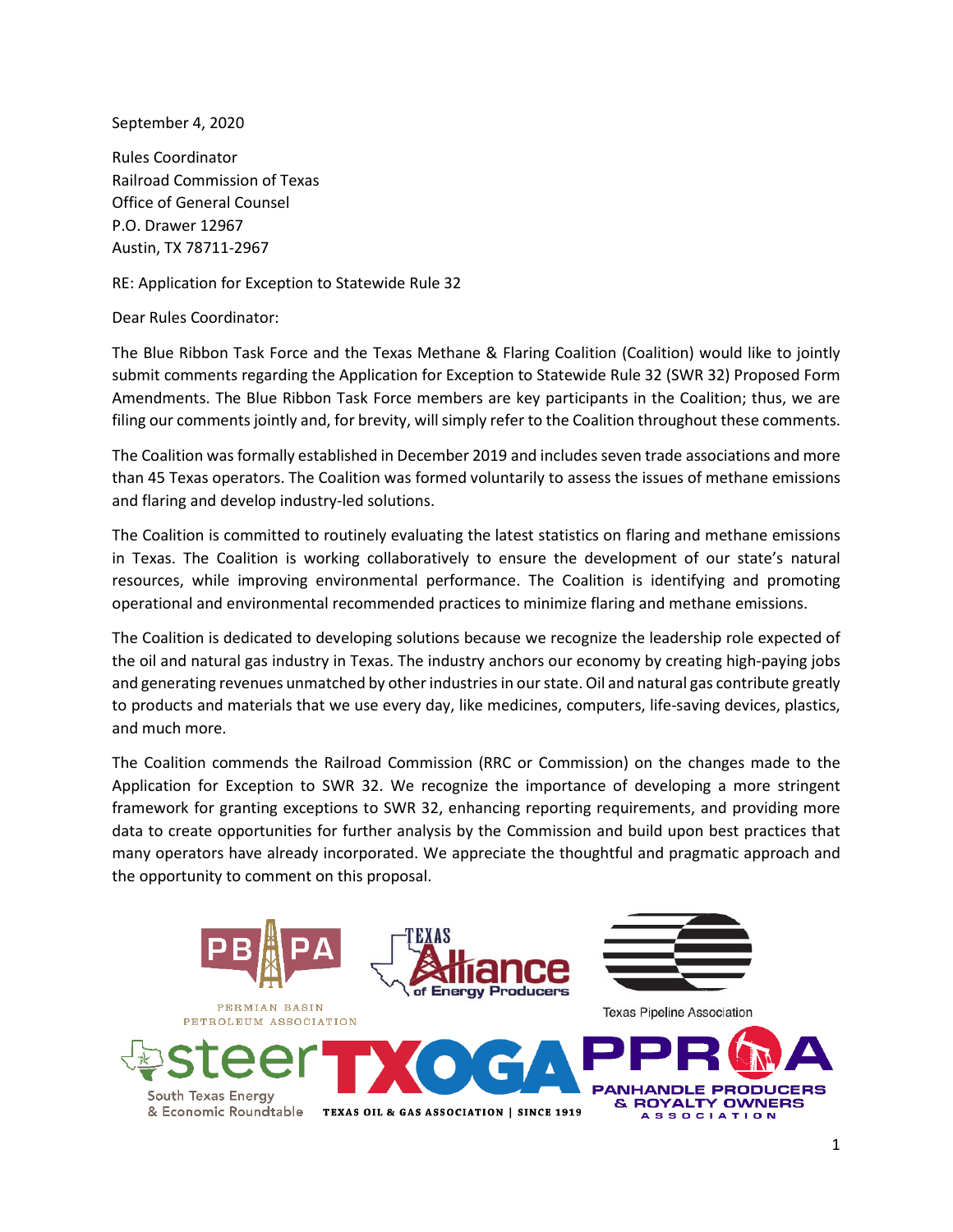

## Comments on the Proposed Amendments

# **Section 3, Question 4, "Is this oil and/or gas property connected to a gas gathering or transmission system? If yes, provide Pipeline Permit Number for connected system."**

The Coalition recommends that the Commission remove the requirement to provide the Pipeline Permit Number or make this information optional. When trying to use the RRC system to obtain this information, our experience was that, with so many T-4s in the system, an operator is likely to identify the wrong Pipeline Permit Number. An incorrect identification could lead the operator or the Commission to draw incorrect conclusions.

## **Section 3A, Question 2, "Gas Type (Check one)."**

The Coalition recommends an operator have the option to check both boxes, since an event may include both oil wells and gas wells.

# **Section 3, Item 2(e), regarding multiple properties, and Section 5, Options 5 and 6(a-f) regarding necessity for release.**

Section 3, Item 2(e), allows for one filing under multiple properties when there is a third party gathering/compression/plant shut down as described by 3.32(h)(8). The form requires a list of RRC property IDs and provides for a single application fee as allowed by 3.32(h)(8). This scenario is not limited to shut-ins caused by third-party issues. It is very common to have multiple properties go to flare at commingle points for operator system upsets and maintenance. Section 3A would still be required for each Lease ID, which would provide the Commission with the flare or vent data for each lease.

The Coalition recommends that the RRC allow filing a request for multiple properties with a single fee for all release scenarios listed under Section 5, (Necessity for release) options 5 and 6(a)-(f). This could be accomplished by eliminating the parenthetical phrase under Section 3, Item 2(e).

#### **Instructions, Section 3, second paragraph:**

The Coalition recommends this be reworded to reflect proposed changes in Section 3 related to multiple properties. In addition, the last sentence of this instruction conflicts with the instructions related to multiple properties.